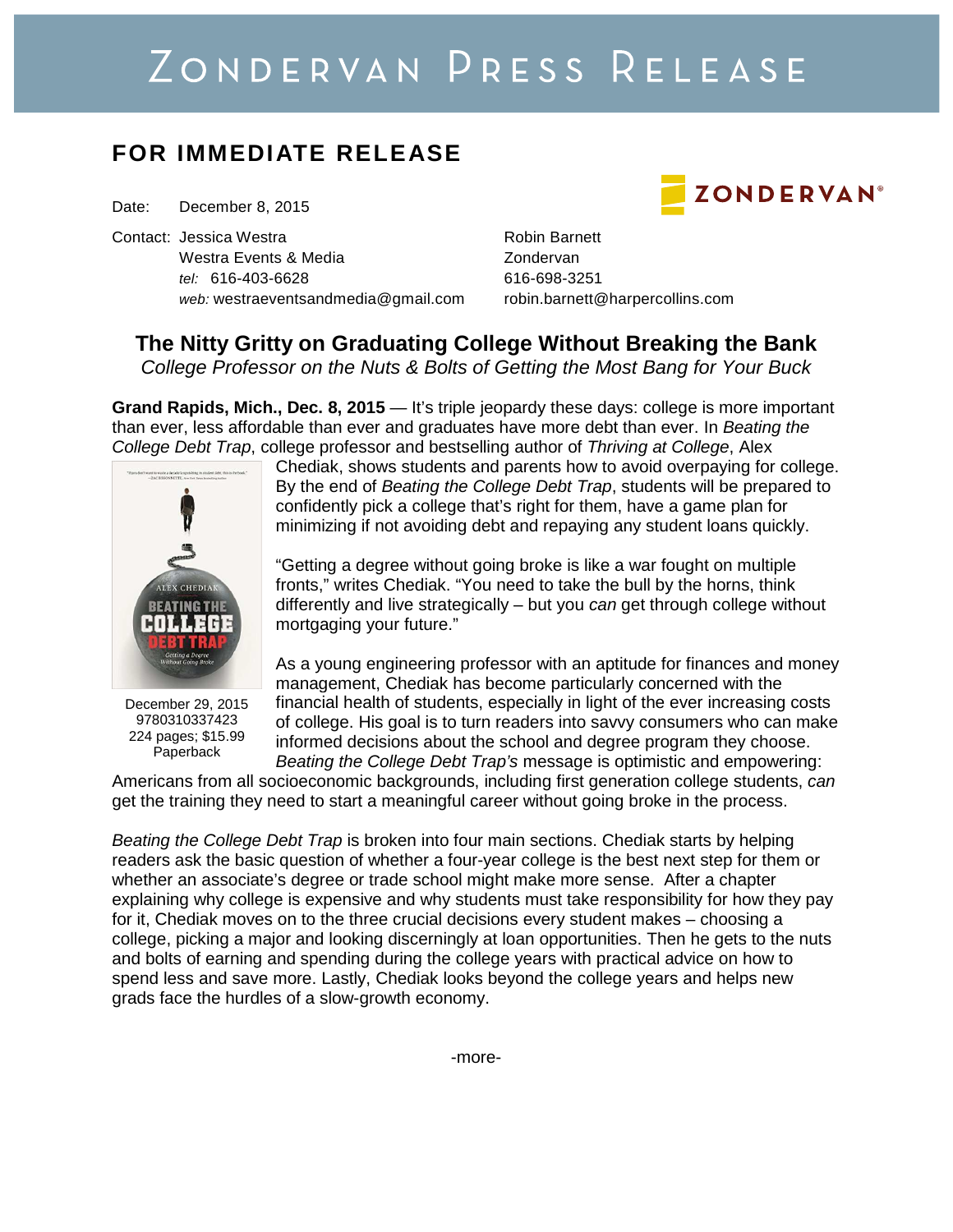

#### **Alex Chediak**

Alex Chediak is an author, speaker and a professor at California Baptist University. He's the author of the bestselling Thriving at College and Preparing Your Teens for College. Chediak completed his M.S. and Ph.D. in engineering from the University of California–Berkeley. He has a passion for helping students (and their parents) prepare for living responsibly as young adults, in college and beyond. Originally from the Chicago area, he and his wife, Marni, and their three children now reside in Riverside, California. Learn more at www.alexchediak.com

**Zondervan** is a world leading Bible publisher and provider of Christian communications. Zondervan, part of HarperCollins Christian Publishing, Inc., delivers transformational Christian experiences through its bestselling Bibles, books, curriculum, academic resources and digital products. The Company's products are sold worldwide and translated into nearly 200 languages. Zondervan offices are located in Grand Rapids, Mich. For additional information, please visit www.zondervan.com.

-end-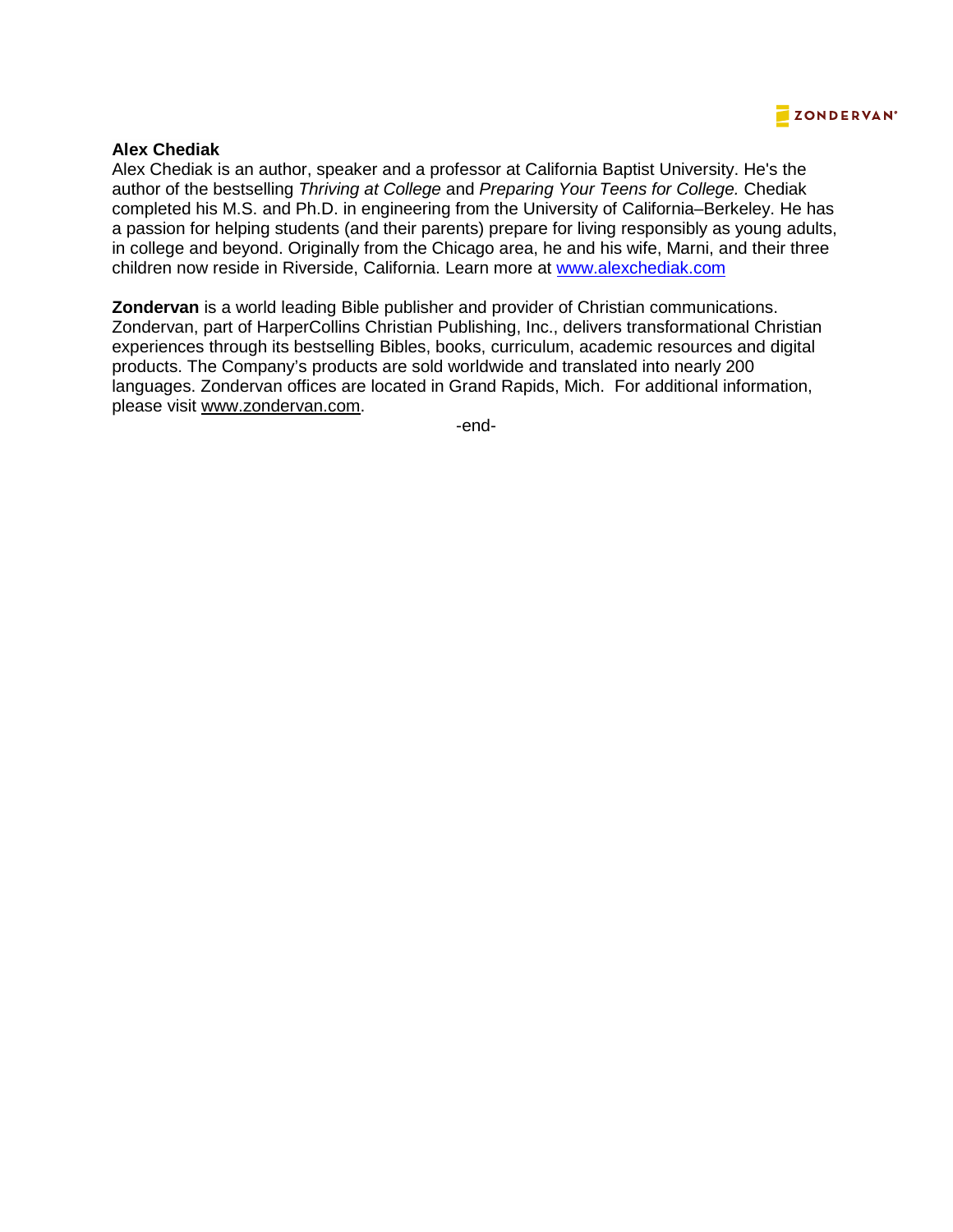#### **ZONDERVAN®**

#### **Endorsements for Beating the College Debt Trap By Alex Chediak**

"A college education is one of life's most important decisions, and one of its most costly. But many of us lose our critical faculties when it comes to paying for college. With the cost of higher education going up far faster than the rate of inflation for the past three decades, it's easy for a student to take on crippling debt for no good reason. Alex Chediak has done the detailed research, thought long and hard about this problem, and provides an accessible and trustworthy guide for getting the most bang for the buck. If you are a current or future college student, or a parent of such a student, you owe it to yourself, and to your wallet, to read this book. I'm one such parent, and I'm planning to take his advice."

- **Jay W. Richards, Ph.D.,** *New York Times* **bestselling author** 

"Reading this book and following its solid advice should be a top priority for every potential college student." - **Mitchell E. Daniels, President, Purdue University, Former Governor of Indiana** 

"Far too many high school graduates take out college loans before realizing that they have unwittingly subjected themselves to years of crippling debt. Alex Chediak feels their pain, and he has written a practical primer for helping to avoid the college debt trap. Before you head to college—before you even decide whether or not to attend college—you need to read this book!"

- **Jim Daly, President, Focus on the Family** 

"Follow Alex Chediak's sound advice and graduate from college with no more than \$10,000 of debt."

#### - **Marvin Olasky, editor-in-chief,** *WORLD*

"It's no secret; today's students are making dumb decisions when it comes to choosing a college, paying for it, and deciding what to do once they get there. But no more. Armed with *Beating the College Debt Trap*, young adults and their parents can score a rockin' education without doing time in debtors' prison. Alex Chediak proves it's possible. Every teen and college student needs this book."

#### - **Lisa Anderson, Director of young adults and Boundless.org, host of** *The Boundless Show,* **Focus on the Family**

"Debt is one of the greatest enemies of the Great Commission. Alex Chediak knows the danger full well, and offers a wealth of wisdom in this timely book."

#### - **Dr. R. Albert Mohler, Jr., President, Southern Seminary**

"Alex Chediak's latest book is much better than mine (*Debt-Free U*). Easy to read, immensely practical, and deeply empowering, it cuts through the fog of how paying for college works, how you can get the most value for your money, and how you can land on your feet after graduation. If you don't want to waste a decade languishing in student debt, this is *the* book."

#### - **Zac Bissonnette,** *New York Times* **bestselling author of** *Debt-Free U*

"As a parent with two teens just starting college, I can't describe how thankful I am for this timely book and its beautiful but rare balance of realistic optimism. I hope and pray many students (and parents) will use this book not only to avoid the multiple college debt traps that have enticed and ensnared so many unsuspecting victims, but also to make the decisions that will help students to flourish and thrive in every way."

- **David Murray, Professor, Pastor, and author of** *Jesus On Every Page* **and** *The Happy Christian***.**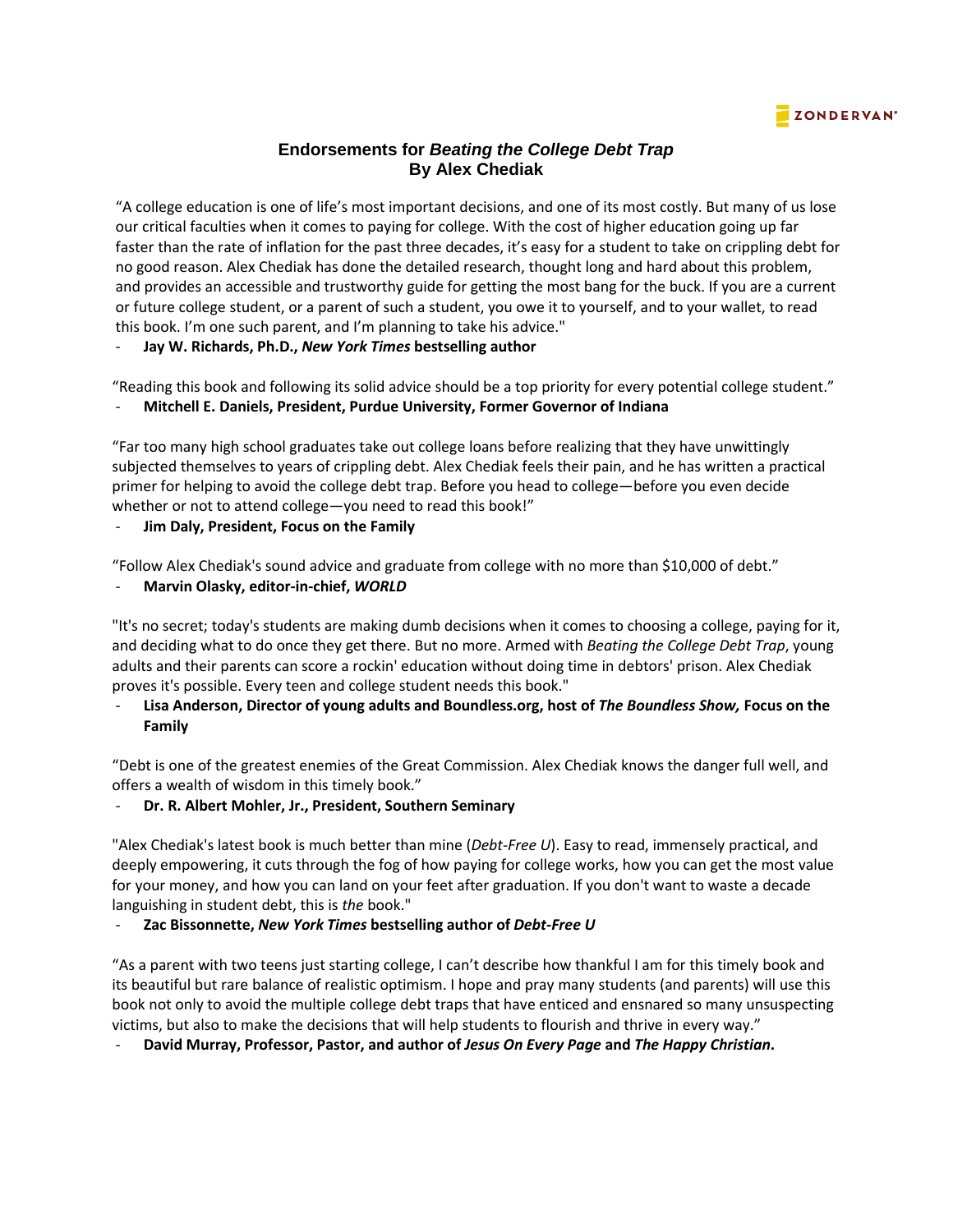

"Alex has given us an indispensable field guide to escaping the insanity of the current college debt problem. A treasure trove of practical wisdom and tactics. This is going on my 'must read' list for our church's youth and parent ministry."

#### Pastor Matt Heerema, Stonebrook Church

"Alex Chediak did it again: he gives wise, user-friendly advice for students in high school and college (and their parents) for how to graduate from college without crippling debt."

- **Dr. Andy Naselli, Assistant Professor of New Testament and Biblical Theology at Bethlehem College & Seminary in Minneapolis** 

"As an English and Communication major I never took a math class in college and didn't think I could ever understand financial matters. But this book made it easy! Chediak explains budgeting, loans, and finances in a simple way, while also giving practical advice to help you be wise with your money."

#### - **Kellie Carstensen, North Park University, Class of 2014**

"A college education with little or no debt: the seemingly impossible dream for today's students. Here's how to make it happen."

#### - **Dr. Peter W. Wood, President, National Association of Scholars**

"*Beating the College Debt Trap* is a strong practical guide for thinking wisely through the significant questions about college, career and vocation. The message in the book is that these decisions are pre-life decisions not just pre-wealth decisions. BTCDT makes a strong contribution to the college and career discussion and is a worthy read for teenagers and their parents, as well as teachers, and guidance counselors. It would be highly effective as a classroom guide for high schools."

- **Derek Keenan EdD, Vice President, Academic Affairs, Association of Christian Schools International** 

"As a college student, I never had to think about debt. For most students, those days are over. Fortunately, Alex Chediak has given us an easy-to-follow roadmap on avoiding the college debt trap that is both insightful and fun to read. You will come away from this book both equipped and inspired. Best of all, he shows how the ultimate aim of minimizing debt is not to maximize our own wealth, but to maximize our freedom to serve others in creative ways without hindrance."

#### - **Matt Perman, author,** *What's Best Next: How the Gospel Transforms the Way You Get Things Done*

"From the foolish- a student using student loans to buy a boat, to the sad- potential missionaries having to stay home, college debt is a big deal. As someone who has ministered to college students for over a decade I highly recommend this book."

#### - **Jonathan Saunders, Director of Campus Ministry, University Reformed Church**

"Alex Chediak's book warns prospective college students about the many pitfalls and traps associated with borrowing to pay for a college education."

#### - **Mark Kantrowitz, Senior VP and Publisher, Edvisors.com**

"As a college professor, I believe whole-heartedly in the value and wisdom of obtaining a college education, but not without asking the kinds of questions Alex Chediak addresses in *Beating the College Debt Trap.* I urge every prospective college student—as well as every parent of a prospective college student—to read this book.

- **Karen Swallow Prior, Ph.D., author of** *Fierce Convictions--The Extraordinary Life of Hannah More: Poet, Reformer Abolitionist*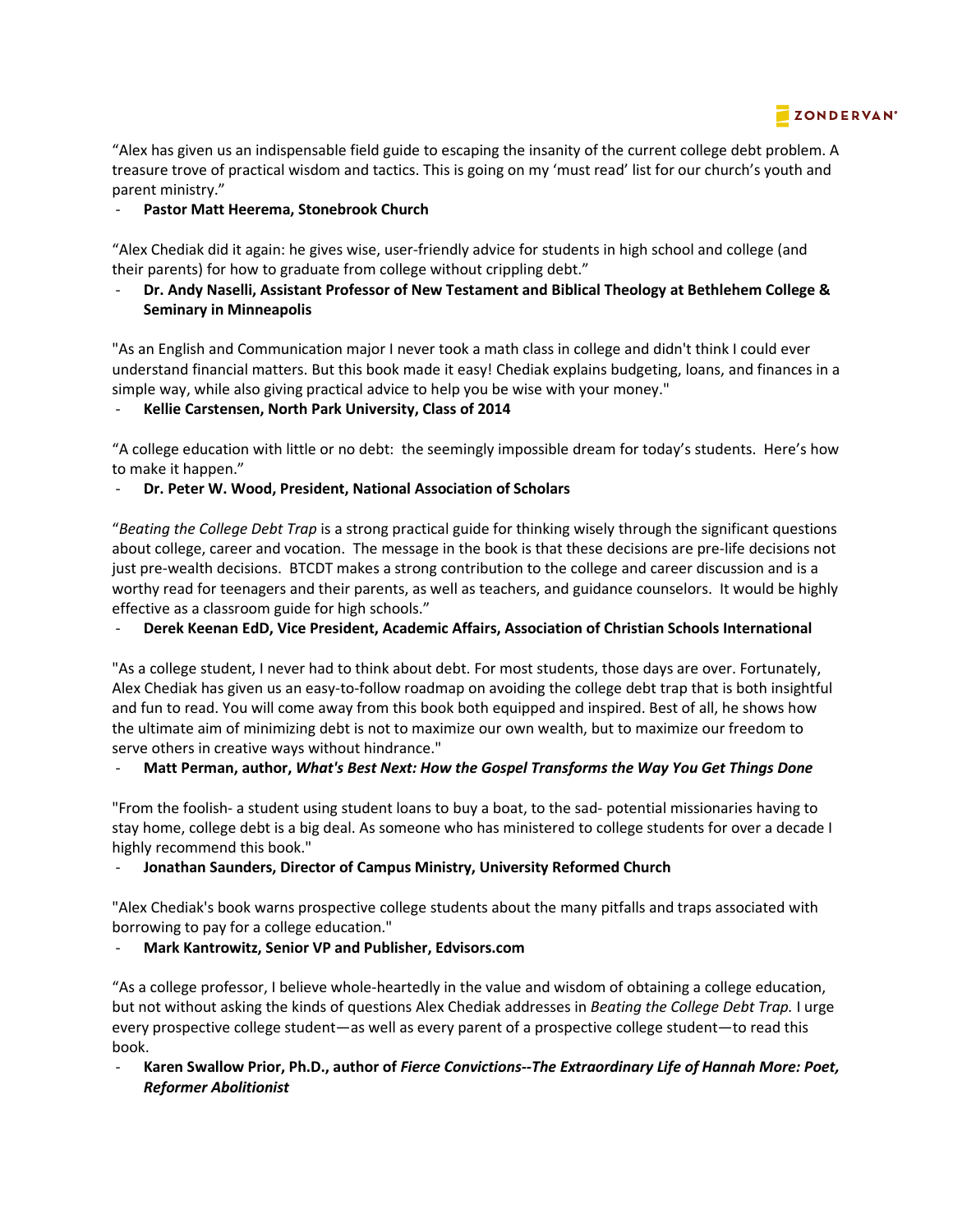#### **ZONDERVAN**\*

"After writing for college students (*Thriving at College*) and for parents of prospective college students (*Preparing Your Teens for College*), Alex Chediak has now written a book that all of us need: *Beating the College Debt Trap*. Readers can trust Alex. He knows the college world inside out (both as a student and as a professor) and he is able to cut through the confusion, break down what you need to know, and present the results in a wise and accessible way. Learning the information in this book is an exercise in stewardship. Ignore it at your own risk!"

**-Justin Taylor, blogger and managing editor,** *The ESV Study Bible*

**To schedule an interview with Alex Chediak, please contact Jessica Westra at westraeventsandmedia@gmail.com or 616.403.6628**